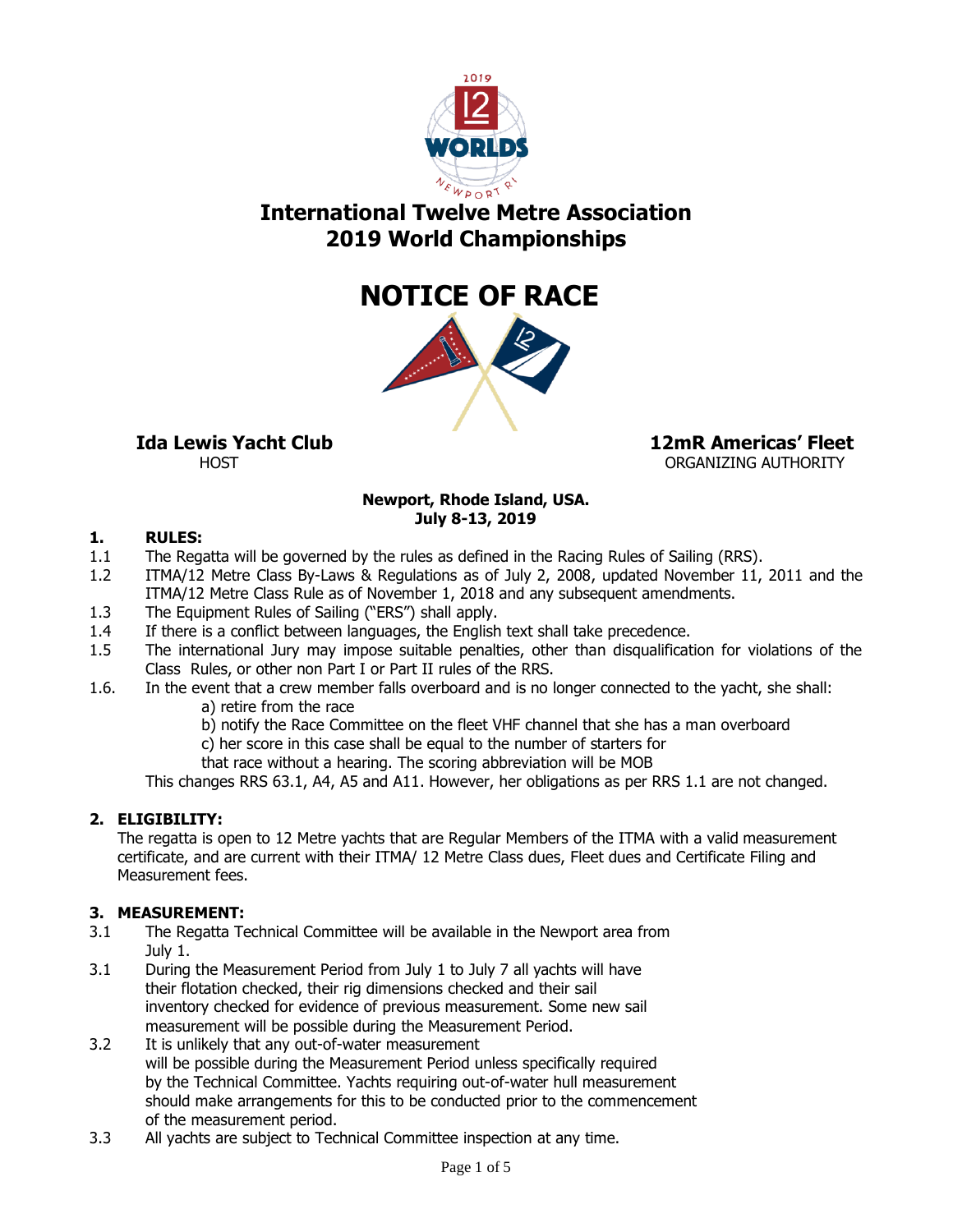# **4. ADVERTISING:**

- 4.1 A yacht and her crew shall comply with World Sailing Regulation 20, Advertising Code.
- 4.2 Yachts may be required to display advertising chosen and supplied by the Organizing Authority. If this rule is broken, World Sailing Regulation 20.9.2 applies.

# **5. ENTRIES:**

- 5.1 Eligible yachts shall enter by completing the Official Entry Form on the 12 Metre Worlds Website [\(WWW.12mrworlds.com\)](http://www.12mrworlds.com/) and:
	- 1. Submitting, the appropriate payment in US funds (online payment available); and by
	- 2. Submitting, either electronically (12mRAmericasFleet@gmail.com) or by hard copy (12mR Fleet c/o Peter Gerard, 66 Eastnor Road, Newport, RI 02840), by June 15, 2019:
		- A. The cover page of the yacht's valid Measurement Certificate; and
		- B. Evidence of Insurance as required in paragraph 16 below.
- 5.2 By entering, each yacht and owner are confirming that their yacht is in compliance with the 12 Metre Rule as of November 1, 2018, irrespective of the issue date of their certificate.
- 5.3 All yachts shall register in person on Monday, July 8, 2019 between the hours of 1200 and 1730 at The Ida Lewis Yacht Club. All yachts shall register their support boats and be issued a support boat flag at that time.

# 5.4 **The Entry Fee:**

- 1. If received by **April 15, 2019 is \$8600** ;
- 2. If received **after April 15, 2019, but before June 1, 2019 is \$9100;**
- 3. If received **on or after June 1, 2019 is \$9600.**
- 5.5 **The Entry Fee Includes:**
	- **A. 12 Metre Yacht dockage at Ft. Adams from July 8-13, 2019;**
	- **B. 4 tickets to the Owners'/Skippers' Reception following the Owners'/Skippers'meeting on Monday, July 8th;**
	- **C. Tickets to Welcome Reception for 16 persons;**
	- **D. Tickets to the Awards Ceremony for 16 persons.**
- 5.6 Additional Welcome Reception tickets are available online at \$45 per person
- 5.7 Additional Award Ceremony tickets are online at \$45 per person.
- 5.8 Administration fee: Yachts withdrawing before June 1, 2019 will be refunded their entry fee minus a \$500 administration fee. Yachts withdrawing after 1700 on Friday, June 1, 2019 will not receive a refund.
- 5.9 The 12 Metre Dinner-Dance is hosted by the 12 Metre Yacht Club. Tickets will be available for purchase on the 12 Metre Yacht Club website (www.12myc.org).

### **6. SCHEDULE OF EVENTS:**

| July 8, Monday     | 1200-1730<br>1700 | Registration at Ida Lewis Yacht Club<br>Support Boat Drivers' Meeting at Ida Lewis Yacht Club |
|--------------------|-------------------|-----------------------------------------------------------------------------------------------|
|                    | 1730              | Owners'/Skippers' Meeting at Ida Lewis Yacht Club                                             |
|                    | 1830              | Owners'/Skipper's Reception                                                                   |
| July 9, Tuesday    | 0900              | Rendezvous signal announced on VHF Ch 72                                                      |
|                    | 1055              | Course Signals                                                                                |
|                    | 1100              | First Warning Signal                                                                          |
|                    | 1830              | Welcome Reception at 12 Metre Welcome Center                                                  |
| July 10, Wednesday | 0900              | Rendezvous signals announced on VHF Ch 72                                                     |
|                    | 1055              | Course Signals                                                                                |
|                    | 1100              | First Warning Signal                                                                          |
| July 11, Thursday  | 0900              | Rendezvous signals announced on VHF Ch 72                                                     |
|                    | 1055              | Course Signals                                                                                |
|                    | 1100              | First Warning Signal                                                                          |
|                    | 1830              | 12 Metre Dinner-Dance hosted by 12 Metre Yacht Club                                           |
|                    |                   |                                                                                               |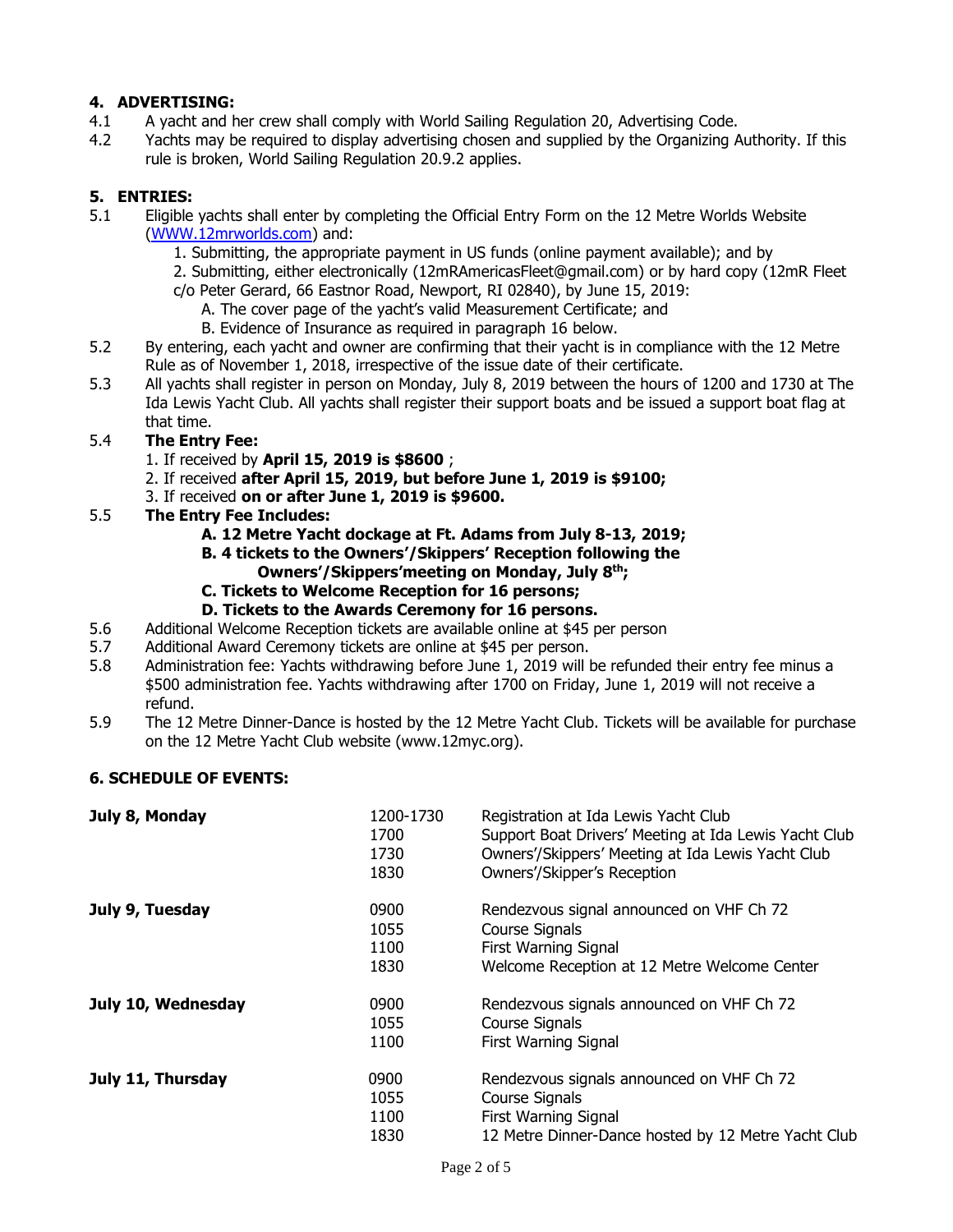| July 12, Friday    | 0900<br>1055<br>1100 | Rendezvous signals announced on VHF Ch 72<br>Course Signals<br>First Warning Signal     |
|--------------------|----------------------|-----------------------------------------------------------------------------------------|
| July 13, Saturday* | 0900<br>1000<br>1155 | Rendezvous signals announced on VHF Ch 72<br>12 Metres Parade of Sail<br>Course Signals |
|                    | 1200<br>1700         | First Warning Signal<br>Awards Ceremony at 12mR Welcome Center                          |

\* Please note difference in time for Course Signals and First Warning

A total of **Nine** races for each Division are scheduled. **Four** completed races shall constitute a series for each Division.

No initial warning signal will be made after 1500 on Saturday, July 13. The warning signal for a start following one or more general recalls or for subsequent starts may be made after 1500.

| July 14, Sunday | 1500 | International Twelve Metre Association (ITMA) Annual |
|-----------------|------|------------------------------------------------------|
|                 |      | General Meeting at Ida Lewis Yacht Club.             |

**7. DIVISIONS:** Yachts will be divided in to the following classes:

Division A: Grand Prix Division B: Modern Division C: Traditional Division D: Vintage (may be combined with Division C for starting purposes) Division E: Antique (may be combined with Divisions C and D for starting purposes)

#### **8. COURSES:**

- 8.1 Racing will be on Rhode Island Sound or Narragansett Bay.
- 8.2 Courses will be windward leeward courses as described in the Sailing Instructions.
- 8.3 At the end of racing one day during the regatta, the RC may run a "race to the harbor." This race will not count as part of the World Championship Regatta.

### **9. PENALTIES**

The Scoring Penalty, RRS 44.3 will apply. However, when a yacht may have broken RRS 31 but not a Rule of Part 2 in the same incident, the Scoring Penalty percentage shall be 10%.

#### **10. SCORING:**

- 10.1 Scoring will be in accordance with RRS Appendix A Low Point System.
- 10.2 Yachts may not be scored if waivers signed by the skipper and all crew members are not turned in to the OA prior to the first warning signal of racing on Tuesday, July 9, 2019.

#### **11. SUPPORT BOATS:**

- 11.1 Each entry may register one RIB as a support boat by completing the Support section of the Ofiicial Entry Form.
- 11.2 All support boats shall also register on Monday, July  $8<sup>th</sup>$  at the Ida Lewis Yacht Club during registration hours.
- 11.3 The OA will provide each support boat with support boat flag and the support boat shall fly it visibly at all times when in the vicinity of the race course.
- 11.4 All support boat drivers shall attend the mandatory briefing at 1700 on Monday, July 8 at the Ida Lewis Yacht Club
- 11.5 With the permission of the Race Committee, support boats may be allowed on the race course during racing; however, support boats shall stay outside of a 100 yard radius of any boat that is racing.
- **12. SAILING INSTRUCTIONS:** Sailing Instructions will be available at registration.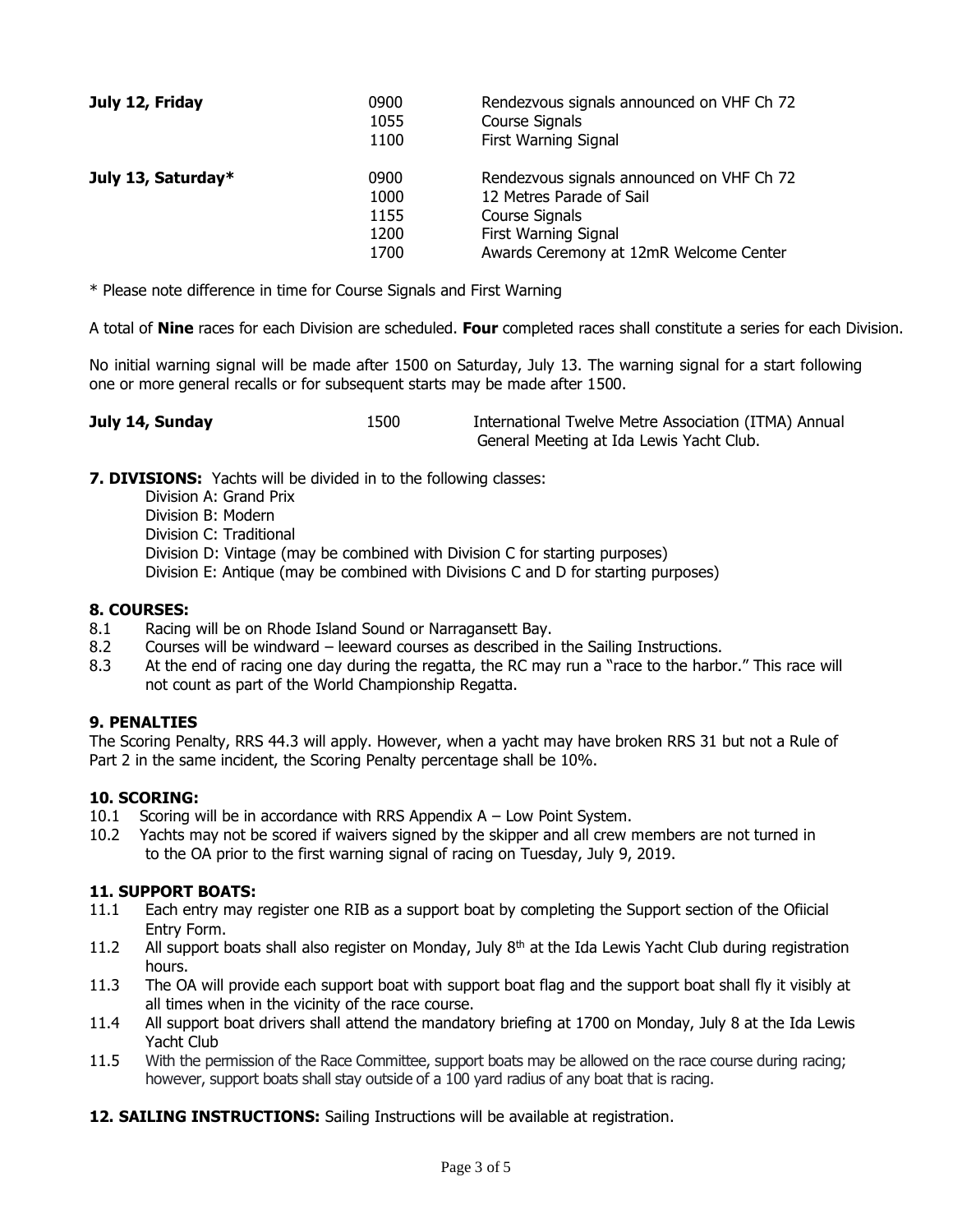# **13. PRIZES:**

- 13.1 Division A (Grand Prix):
- 13.1.1 The Yacht Club Costa Smeralda presents the Azzurra Trophy to the yacht club represented by the Division A winning yacht.
- 13.1.2 The Chandler Hovey Memnorial Trophy will be presented to the Owner(s) of the Division A winning yacht.
- 13.2 Division B ( Modern): The Enterprise Trophy will be presented to the Owner(s) of the Division B winning yacht.
- 13.3 Division C (Traditonal): The Kennedy Cup will be presented to the Owner(s) of the Division C winning yacht.
- 13.4 Division D (Vintage): The Robert Tiedemann Memorial Trophy will be presented to the Owner(s) of the Division D winning yacht.
- 13.5 Keeper Trophies;  $1^{st}$ ,  $2^{nd}$  and  $3^{rd}$  place trophies will be awarded, by Division, if more than 4 yachts compete in that Division.  $1^{st}$  and  $2^{nd}$  place trophies will be awarded, by Division, if only 3-4 yachts compete in that Division. A  $1<sup>st</sup>$  place trophy will be awarded, by Division, if only 2 yachts compete in that Division. If only 1 yacht competes in a Division, a trophy will be awarded.

# **14. LIABILITY:**

14.1 CREW WAIVER FORM

As a condition of entry, each owner, skipper and individual participating crew member shall sign a liability waiver/media release; and the fully executed Crew Waiver Form shall be submitted with Entry Form prior to Skippers' Meeting.

14.2 Competitors participate in the regatta entirely at their own risk (See RRS 4, Decision to Race). ITMA/12 Metre Class, Ida Lewis Yacht Club, 12mR Americas' Fleet (the Organizing Authority), volunteers, sponsors and any affiliated companies will not accept any liability for any material damage or personal injury or death sustained in conjunction with or prior to, during, or after the regatta**.**

### **15**. **INSURANCE:**

- 15.1 Each participating yacht shall carry at least \$1,000,000(USD) of fully paid liability insurance with a valid third party insurance company naming the 12 Metre Americas' Fleet, Ida Lewis Yacht Club and ITMA including its officers, and all regatta related personnel, paid or volunteer, as additional insureds. International competitors must also provide clear evidence of this insurance applies to claims made in the United States during the period of this event. Competitors must also be aware of the Merchant Marine Act and its application to their crew during this regatta.
- 15.2 The OA recommends that each competitor, and in particular those with a home port not in the United States, consult with their insurance agent or carrier to confirm that their coverage is valid in the United States, and that they can add the required endorsements listed in 15.1.

# **16. COMMUNICATIONS:**

- 16.1 All yachts and their support boats shall have VHF radios capable of receiving and sending transmissions on VHF Channel 72
- 16.2 Yachts shall monitor Ch 72 while competing. However, except in an emergency, a yacht shall neither make radio transmissions while racing nor receive radio communications not available to all yachts. This restriction also applies to the use of cell phones.
- 16.3 During the race, contestants shall not receive weather, current, or navigational information except from a publicized source available at no cost to all competitors.
- 16.4 Subscription, password protected or restricted access web pages are considered private information and shall not be used for the transmission or reception of specialized weather information.
- 16.5 General use of the Internet and publicly available web sites to obtain weather including all National Weather Service data is authorized. Weather data developed specifically for the Race may not be received while racing.

**17. MEDIA RELEASE:** Competitors and crew members on the competing yachts and support boats grant, at no cost to the 12 Metre Americas' Fleet, the International Twelve Metre Association, the 12 Metre Yacht Club and sponsors and affiliated companies the absolute right and permission to use their name, voice, image, likeness, biographical material and representations of the yachts in any media World-wide (including but not